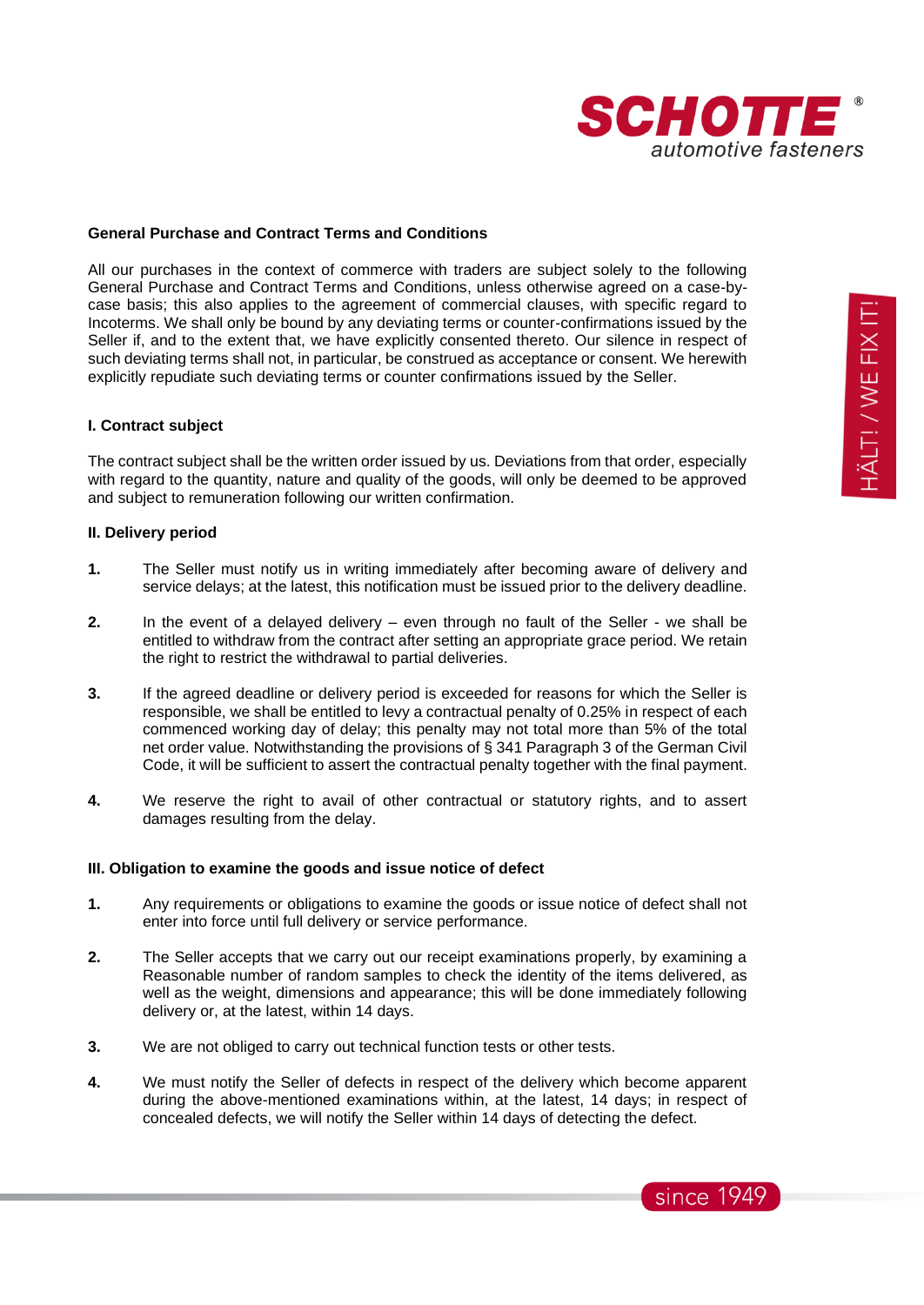## **IV. Warranty**

- **1.** The Seller is aware that our company operates in the automobile industry, and that this entails more stringent requirements with regard to the quality of the items supplied.
- **2.** The Seller warrants that the items delivered are free from defects, with particular regard to the requirements pursuant to Article IV. 1., and that they comply with official and statutory requirements, even if the goods involved have been made to order.
- **3.** In the case of a delivery or service which does not comply with the requirements pursuant to Article IV. 2., we shall have the option of demanding supplementary performance  $-$  if necessary, using different designs or material compositions - or exercising the right to withdraw from the contract or demand a price reduction. Supplementary performance may consist of rectifying the defect or delivering a faultless replacement; the choice shall be ours. The Seller shall carry out the supplementary performance within a reasonable period of time from the time we have informed him of the defect. Claims based on faulty delivery or performance, as provided for by statutory or contractual provisions, shall remain unaffected.
- **4.** If necessary, the Seller must operate multiple shifts, work overtime or pay public holiday pay rates in order to render supplementary performance, if our own urgent operational Requirements make this necessary, and if this can be reasonably expected of the Seller. The Seller must bear all the costs of supplementary performance and/or replacement delivery, including the costs incurred by examining and determining the defect, and dismantlement costs.
- **5.** Until they are replaced, parts which are the subject of a complaint will remain at our disposal, and will become the Seller's property immediately once a faultless replacement has been provided.
- **6.** If the Seller is delinquent in respect of his supplementary performance obligation we shall be entitled, at the Seller's expense, to carry out the supplementary performance ourselves, or to have it carried out by a third party, or to arrange for a replacement delivery ourselves.
- **7.** For a withdrawal due to a defect, it is not necessary to set a deadline for supplementary performance, if the Seller has not carried out the supplementary performance despite the expiry of a reasonable deadline from a point in time at which the customer informed him of the defect, if a defect becomes apparent despite the supplementary performance attempted by the Seller, if a defect is so serious that the immediate withdrawal is justified, if the Seller has refused the proper supplementary performance or if it is obvious from the circumstances that the Seller will not properly supplementary perform. In all of the aforementioned cases, no deadline need be set for a claim for damages due to a defect.
- **8.** The limitation of actions relating to the assertion of defect claims shall be 36 months from the date of transfer of risk. The limitation of actions period will be extended by the period during which the Seller undertakes supplementary performance measures, from the time our notice of defect is received; this extension will last until the Seller declares in writing that the measures have been concluded, or until the Seller refuses further supplementary performance in writing. In the event of us undertaking supplementary performance ourselves pursuant to Article IV. 6., the limitation of actions period will be extended by the period which elapses until the supplementary performance has been concluded.
- **9.** The statutory provisions relating to recourse in respect of the supplier chain shall remain unaffected.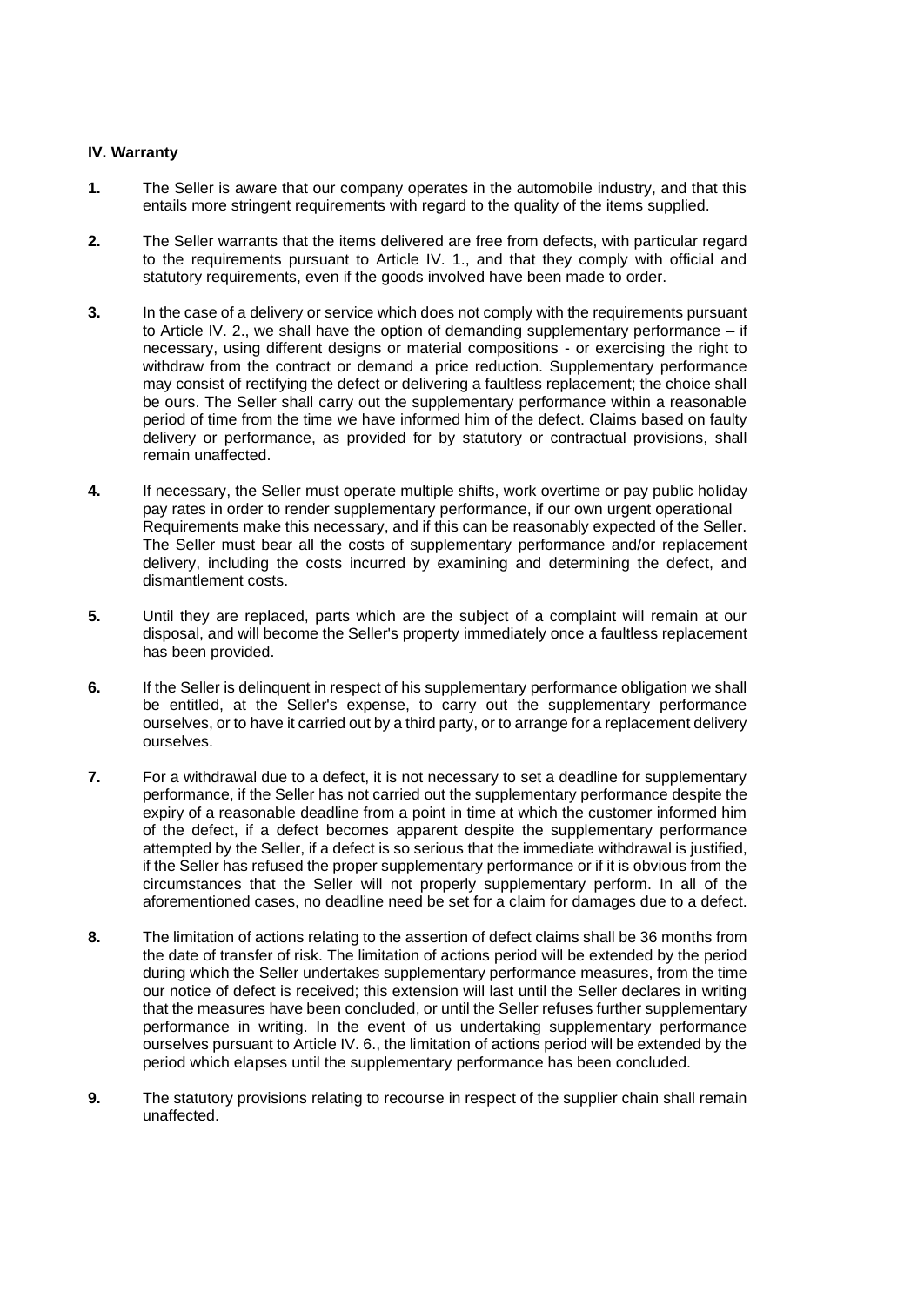- **10.** If a defect has become apparent within the limitation period, the limitation period shall not commence before the expiry of 4 months from the time when the defect first became apparent.
- 11. If we have handed over the goods to the Seller for supplementary performance, the limitation period for claims based on the asserted defect shall not commence before the expiry of 2 months after the date on which the repaired or replaced goods were handed over to us.

#### **V. Liability, indemnification, recall, insurance**

- **1.** If our customer, or a third party, files claims for damage compensation against us deriving from product liability, regardless of the domestic or foreign legal basis for this, the Seller will indemnify us from such claims - including the associated legal defence costs - if the Seller has caused the damage and, in the event that the applicable law provides for strict liability, if the Seller is responsible for the circumstances underlying the liability.
- **2.** In the context of liability pursuant to Article V. 1., the Seller is also obliged to reimburse us for necessary and reasonable costs arising from safety problems with the item delivered, in particular a product recall; a possible contributory negligence by us has to be taken into account.
- **3.** If a contract party has reason to believe that a recall of the final product may be necessary due to one of the Seller's products, that contract party must immediately notify the other contract party of his reasons for so believing, and must provide the other contract party with what he regards as supporting documentation. The other contract party must immediately state his view of these reasons and of a possible recall. If the contract parties are unable to agree through correspondence on the need for a recall, the scope of such a recall or how the costs of a recall will be shared, one contract party may set a date for an immediate mutual meeting, in which persons authorised by each side to make decisions must participate. If one contract party does not proceed in accordance with this procedural plan, he cannot subsequently plead vis-à-vis the other party that the recall was or was not necessary, unless the other contract party misjudged the need for a recall, or lack thereof, due to gross negligence or intention.
- **4.** The Seller must especially if we are subject to measures taken by the market supervisory authorities as a result of equipment and product safety legislation - provide us with all requisite information, and offer us all the assistance required in order to avert corresponding measures being taken by the authorities. Any costs or expenditure incurred by the Seller will not be reimbursed.
- **5.** The Seller must take out and verify product liability insurance.

#### **VI. Drawings, documentation, confidentiality, customer production**

- **1.** We retain title to all drawings and documentation provided. They may not be otherwise used, nor may they be provided to third parties. Any breach of this provision shall render the Seller liable for, damages.
- **2.** The Seller must maintain confidentiality regarding all technical data, as well as other commercial and technical information which is not manifest, and of which the Seller becomes aware as a result of his business relationship with us. Such information may only be used in the course of executing our orders, and may only be made available to those of the Seller's employees whose deployment in the order execution is rendered necessary by the Seller's operational circumstances. The Seller will impose a strict confidentiality obligation on such employees in accordance with Clause 1.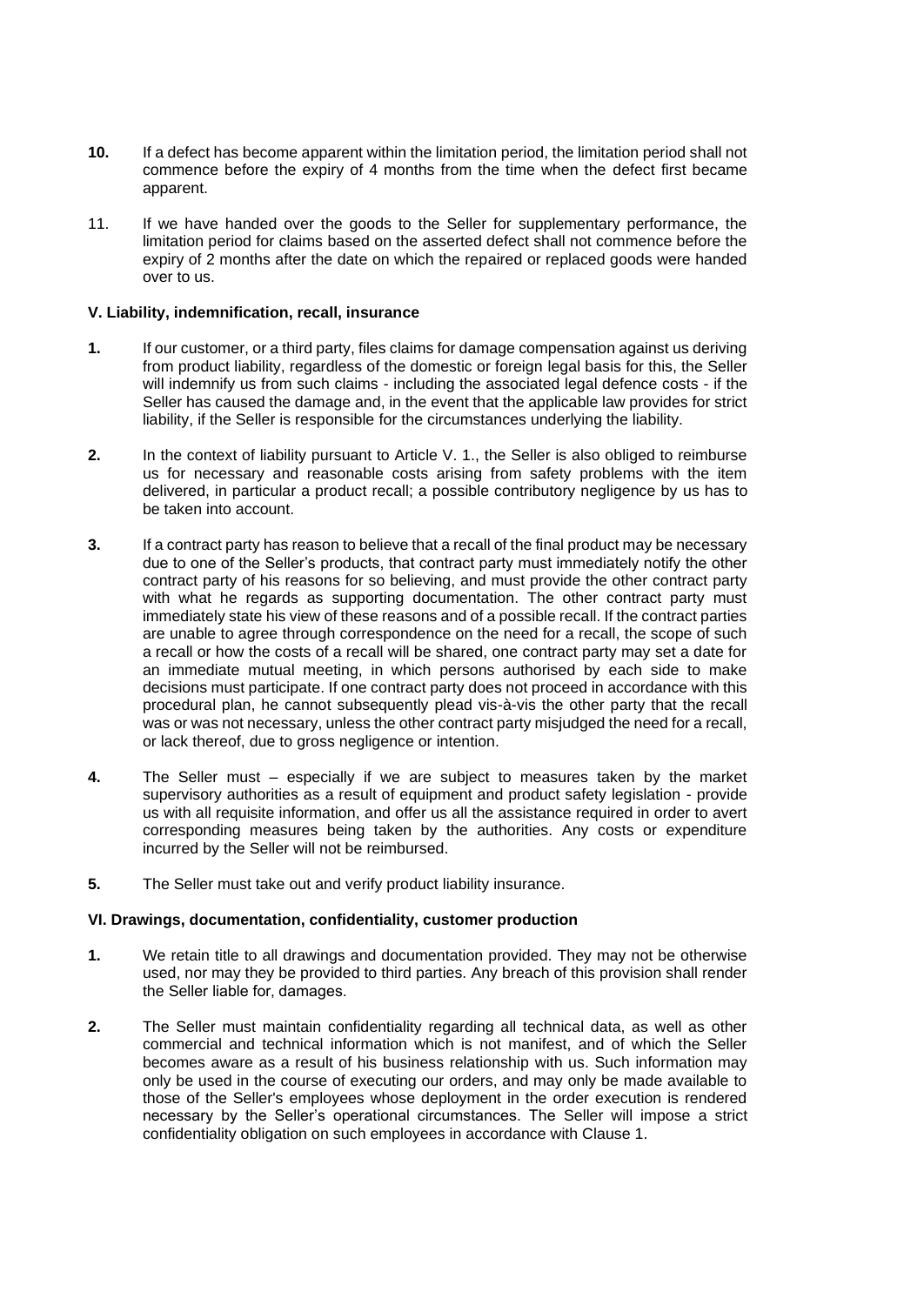- **3.** In the case of each breach, the Seller will be obliged to pay a contract penalty amounting to the net order value in question, precluding any continuation of offence. We reserve the right to assert further claims.
- **4.** The Seller is not entitled to use knowledge gained as a result of the business relationship with us in order to make direct contact with our customers, or to recruit those customers.
- **5.** The Seller must impose an analogous obligation on any sub-suppliers in accordance with the above paragraphs.

#### **VII. Remuneration and payment**

- **1.** Invoices must show the purchase order number, the precise designation and the quantity of the goods delivered, as well as the price per unit or quantity.
- **2.** Except where otherwise agreed, payments will be made in 30 days without deduction, from the date of receipt of the service, receipt of invoice after receipt of the service or a later point of time determined by the Seller. This applies analogously in the case of payments on account.
- **3.** The date on which the transfer order is issued shall determine the timeliness of the payment. If payment dates fall on a Saturday, Sunday or bank holiday, the following working day shall be deemed to be the payment day.
- **4.** Payments do not constitute any acceptance of prices, terms or contract compliance in respect of the goods delivered. A payment may be withheld to an appropriate extent until full and proper contract performance.

## **VIII. Reservation of title**

- **1.** The Seller is entitled to the reservation of title which he seeks provided that this reservation of title lapses once the remuneration agreed in respect of the item delivered (reserved goods) has been paid, and provided that we are entitled to resell the goods during the proper course of normal business.
- **2.** As security in the event of further processing and resale, in place of the reservation of title, and in the event that reservation of title pursuant to Article VIII. 1. has been effectively agreed, we herewith assign our claims against our customers deriving from the resale of a newly-produced items produced using the reserved goods to the Seller up to the invoice value of the reserved goods in question delivered by the Seller. In the event of the claims against our customers being included in an ongoing invoice, the assignment shall relate to the corresponding portion of the balance, including the closing balance, from the current account.
- **3.** The Seller herewith re-assigns the claims assigned pursuant to Article VIII. 2. to us, subject to the condition precedent that we pay the remuneration invoiced in respect of the reserved goods in question.
- **4.** We are entitled to collect the claims assigned to the Seller. A revocation of this authorization shall only take effect if we are in breach of the payment obligations deriving from the transaction underlying delivery of the reserved goods in question. Subject to this precondition, the Seller may also demand that we notify him of the assigned claims and the relevant obligor, and that we notify the obligor of the assignment, or the Seller may himself notify the obligor accordingly.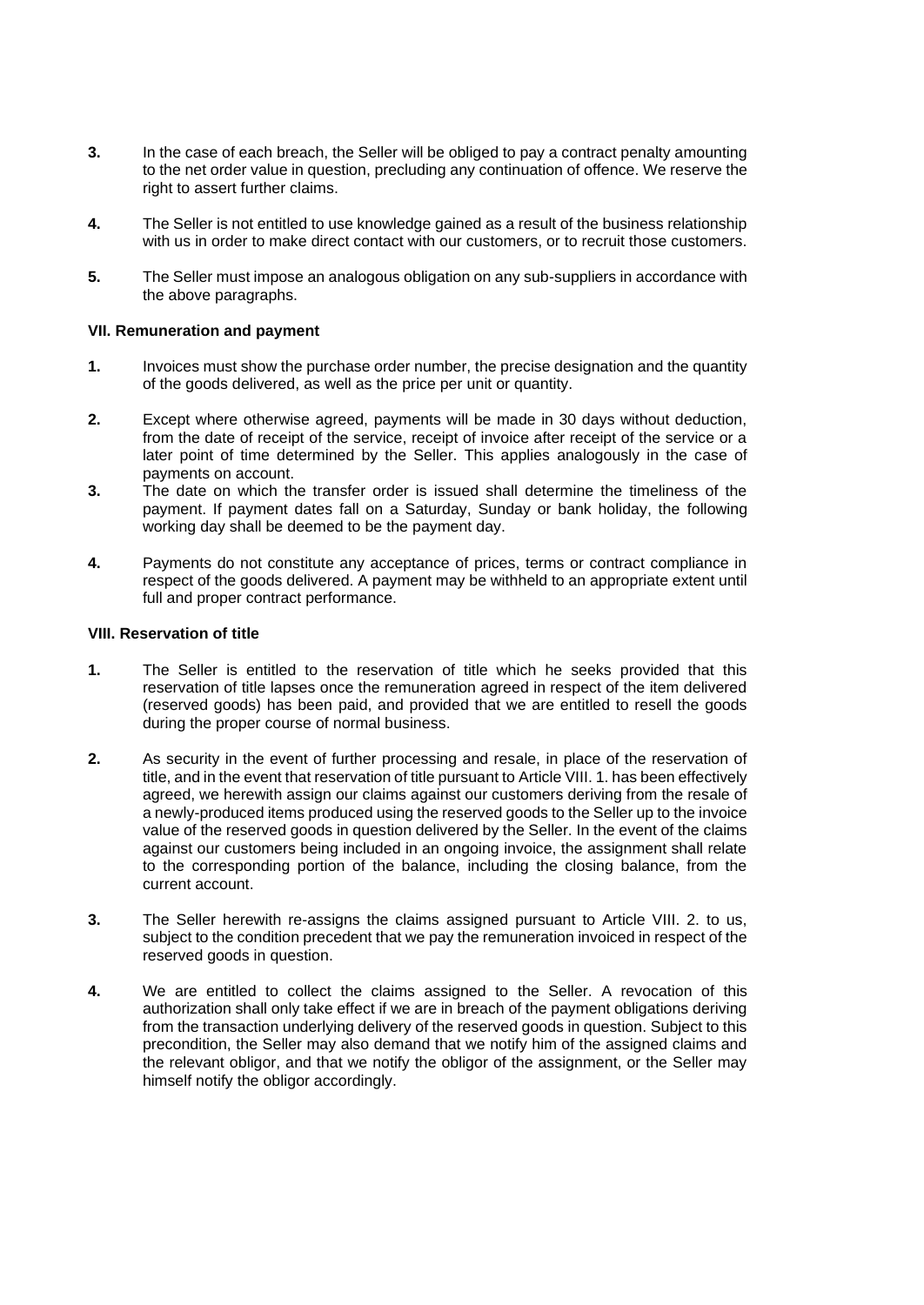## **IX. Minimum Wage Law**

The Seller is obliged to comply with all the obligations resulting out of the minimum wage law (Mindestlohngesetz). Furthermore, the Seller is obliged to use only those sub-suppliers, which have committed themselves towards him to comply with all the obligations resulting out of the minimum wage law. The Seller is obliged to provide us, on our request, with proof about the compliance with the minimum wage law. The Seller is obliged to indemnify us from any claims and costs resulting out of claims according to § 13 Mindestlohngesetz due to the non-payment of minimum wage to own employees of the Seller or employees of sub-suppliers. In case of any violation of the obligations resulting out of the minimum wage law by the Seller, we are in addition entitled to terminate the contract for cause and without notice.

## **X. Place of performance, assignment, written form**

- **1.** The place of performance is Hattingen.
- **2.** The Seller may not assign his contractual rights to third parties without our prior writtenconsent, this shall not apply for Seller's claims for payment against us.
- **3.** Amendments and codicils to these terms must be in writing. This also applies to agreements regarding a waiver of this written form agreement.

## **XI. Applicable law, legal venue**

- **1.** The contractual relationship is governed by German law.
- **2.** If the Seller's registered office is not in Germany, the UN Convention Governing the International Sale of Goods (CISG) shall apply, subject to the following special provisions: any amendments to or terminations of the contract must be in writing. This also applies to agreements regarding a waiver of this written form agreement. In the event of a culpable breach of contract, the Seller shall also be liable for damage which could not be predicted at the time of contract conclusion. In the event of the Seller delivering goods which are in violation of the contract, we may demand a substitute delivery if the contract breach constitutes a fundamental breach of contract. A fundamental breach of contract shall be deemed to be present, inter alia, if the goods are only produced or distributed by the Seller, or if it would otherwise be unreasonable to expect us to procure the goods from a third party. In the event of goods being delivered which are in violation of the contract, we may repudiate the contract if the contract breach constitutes a fundamental breach of contract. A fundamental breach of contract will also be deemed to be present if it is difficult or impossible to estimate the damage, if intangible damage has occurred, if claims for damages are ruled out pursuant to Article 79 V of the UN Convention on the International Sale of Goods; if, in the case of continuous obligations, trust in the Seller's reliability has been lastingly impaired, or if the breach of contract represented by the goods is of such a degree that it is no longer possible to sell the goods during the course of normal commerce.
- **3.** The legal venue for both parties is Hattingen; this also applies to legal actions relating to bank drafts and cheques. We are, however, entitled to file suit against the Seller in his own jurisdiction.

## **XII. Partial invalidity**

Should some of the above provisions be or become invalid, the validity of the remaining provisions will not be affected thereby. An invalid provision will be replaced by a valid provision which most closely approximates to the invalid provision in respect of outcome.